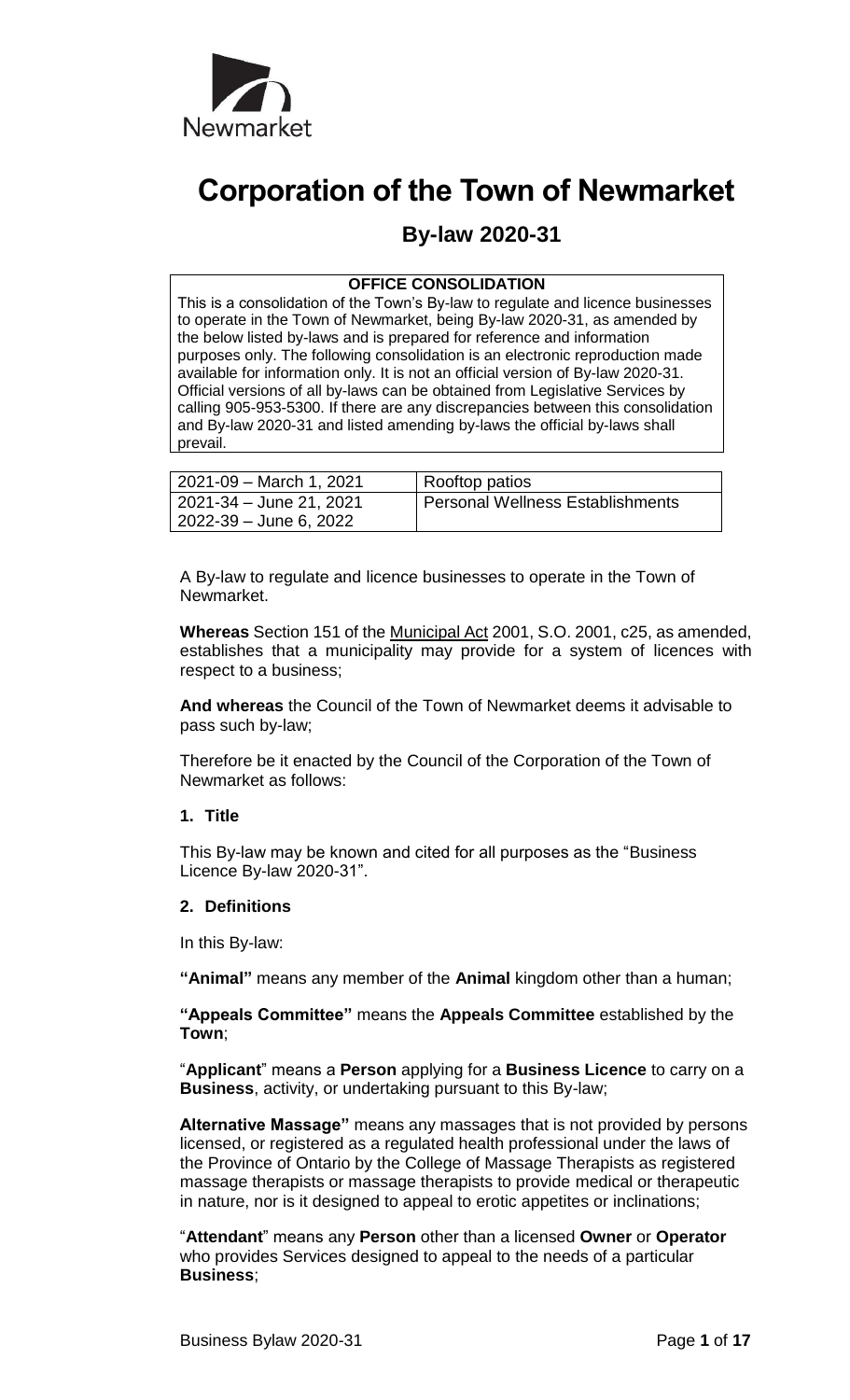"**Bird**" means a warm-blooded egg-laying vertebrate distinguished by the possession of feathers, wings, and a beak and (typically) by being able to fly;

"**Bed and Breakfast**" means a dwelling or part of a dwelling in which not more than three (3) bedrooms are used or maintained for the accommodation of the travelling public, in which the **Owner**-occupant supplies lodgings with or without meals for hire or pay;

"**Business**" means the carrying on of a commercial or industrial undertaking of any kind or nature, or the providing of professional, personal, or other services as set out in Section 8 of this By-law, but does not include any activity carried on by the government, its agencies, or government owned corporations;

"**Business Licence**" or "**Licence**" means a **Licence** to operate a **Business** pursuant to this By-law;

"**Commercial Rooftop Patio**" means any portion of a rooftop dedicated as a serving area that is an accessory use to a restaurant or to a commercial use:

"**Council**" means **Council** for the Corporation of the **Town** of Newmarket;

"**Dwelling Unit"** means a room or group of rooms to be used by one family that functions as a single independent housekeeping unit in which cooking facilities, living quarters and sanitary facilities are provided for the exclusive use of those residing within the unit only, and with a private entrance from outside the building or from a common hallway or stairway inside;

"**Fees and Charges By-law**" means the **Town** of Newmarket **Fees and Charges By-law** 2019-52, as amended;

"**Licensee**" means a Person licensed under this By-law:

"**Licensing Officer**" means an individual appointed by the **Town** as a **Municipal Enforcement Officer** or any other individual designated by the **Town** to enforce this By-Law;

"**Live Music**" means any live performance utilizing an instrument ones' voice, a device or electronic equipment to amplify music, or any other form of live performance;

"**Lot**" means a parcel of land which is legally capable of being conveyed in accordance with the Planning Act R.S.O. 1990, Chapter 13 as amended, or is described in accordance with a registered Plan of Condominium.

"**Manager**" means the Town of Newmarket Manager of Regulatory Services or their designate;

"**Market**" means sell, offer for sale, promote, canvass, solicit, rent, advertise, book, arrange or facilitate sale or rental, and includes placing, posting, or erecting advertisements physically or online;

"**Municipal Enforcement Officer**" means an individual appointed by the **Town** as a Municipal Law Enforcement Officer or any other individual designated by the **Town** to enforce this By-law;

"**Opaque Barrier**" means a barrier which does not permit the transmission of light through its structure;

"**Operator**" or "**Owner**" means any **Person** that operates or owns a **Business** as identified in this By-law;

"**Outdoor Serving Area**" means any area on private or public property which is licensed to serve alcohol and is used by a business for the serving or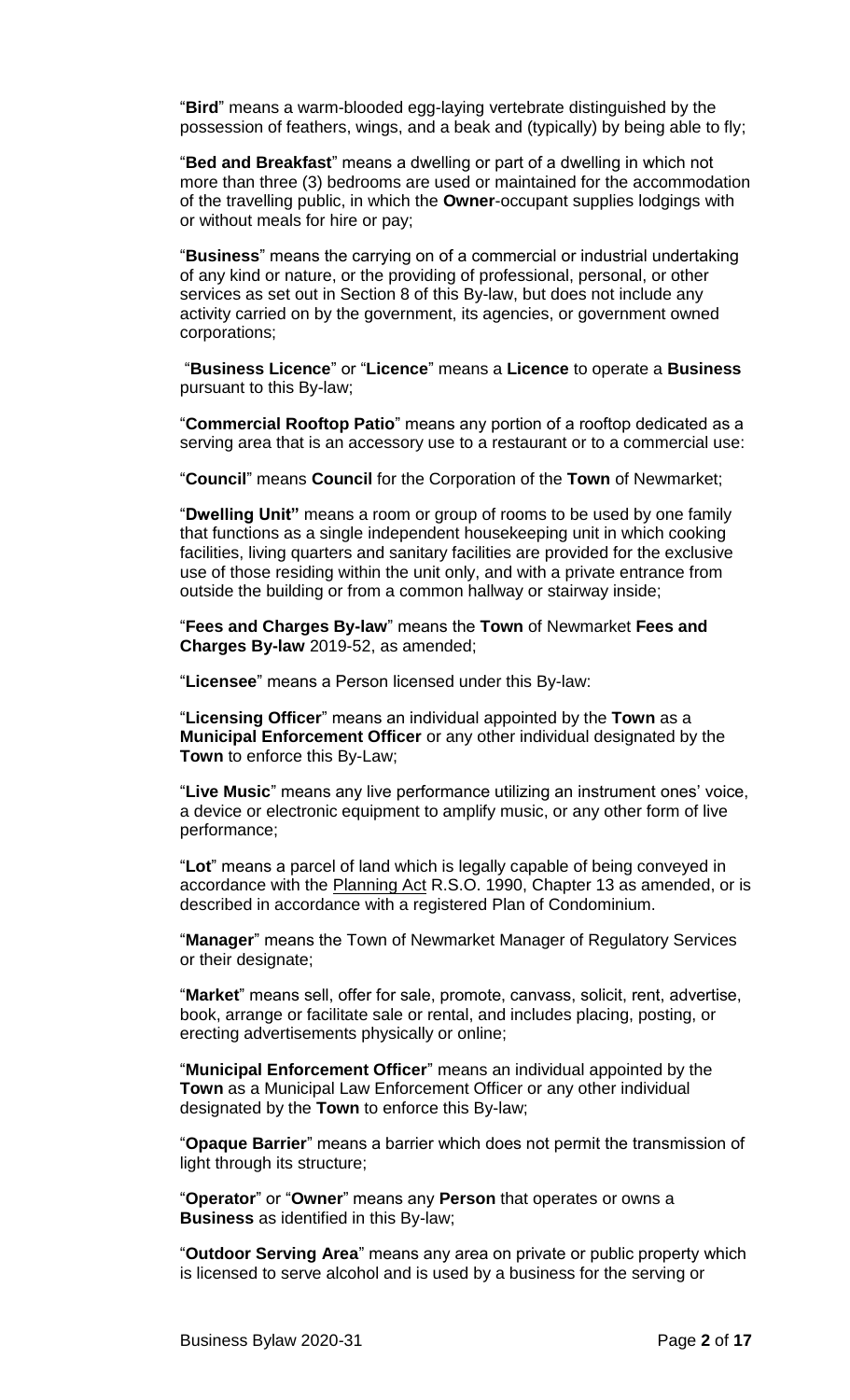consumption of food, beverages or refreshments which is not enclosed within a building structure or is exposed to the outdoors;

"**Permanent Resident**" in respect of any dwelling or **Lot** means a **Person** who normally resides in a dwelling on the **Lot** and for these purposes a **Person** cannot normally reside at more than one location;

**"Permitted Animal"** means an **Animal** identified as a "Permitted **Animal**" as listed in the **Town**'s **Animal** Control By-law Schedule 'A', as amended;

"**Person**" includes a natural **Person**, corporation, partnership or party, and the **Person**al or other legal representatives or a **Person** to whom the context can apply according to law;

**"Personal Wellness Attendant"** means any Person who performs, offers, or solicits an Alternative Massage at a Personal Wellness Establishment;

**"Personal Wellness Establishment"** means any premises or part thereof where an **Alternative Massage** is performed, offered or solicited in exchange for payment;

"**Pet Store**" means a **Premises** in which the primary purpose of **Animal**s or **Bird**s for use as pets, or goods and merchandise associated with such **Animal**s or **Bird**s, are offered or kept for **Retail** sale or rental to the public;

"**Premises**" means the area of a building and/or **Lot** occupied or used by a **Business** or enterprise. In a multiple tenancy buildings occupied by more than one **Business**, each **Business** shall be considered a separate **Premises**;

"**Retail**" means the sale of products or goods to the ultimate consumer, usually in small quantities, in the ordinary course of **Business**;

"**Short Term Rental**" means all or part of a **Dwelling Unit** used to provide temporary sleeping accommodations for any rental period that is less than 28 consecutive days in exchange for payment. This includes a **Bed and Breakfast** but excludes hotels, motels and accommodations where there is no exchange for remuneration;

**"Short Term Rental Company"** means any **Person** who facilitates or brokers **Short Term Rental** reservations via the internet and who:

- (a) receives payment, compensation, or any financial benefit due to, as a result of, or in connection with a **Person** making or completing reservations of those **Short Term Rentals**; or
- (b) collects, accesses, or holds information on the number of nights that reservations of those **Short Term Rentals** are made or completed.

This definition does not apply to a **Person** who facilitates or brokers reservations for a **Short Term Rental** that is the principal residence of that person or their immediate family. In this definition, "**Person**" includes multiple **Persons** who, acting together, carry on the **Business** of a **Short Term Rental Company**, despite the fact that no single one of those **Persons** carries on the activity in its entirety, and such may be held jointly and severally responsible for each other's actions;

"**Sign By-law**" means the **Town** of Newmarket **Sign By-law** 2017-73, as amended;

"**Town**" means the Corporation of the **Town** of Newmarket in the Regional Municipality of York;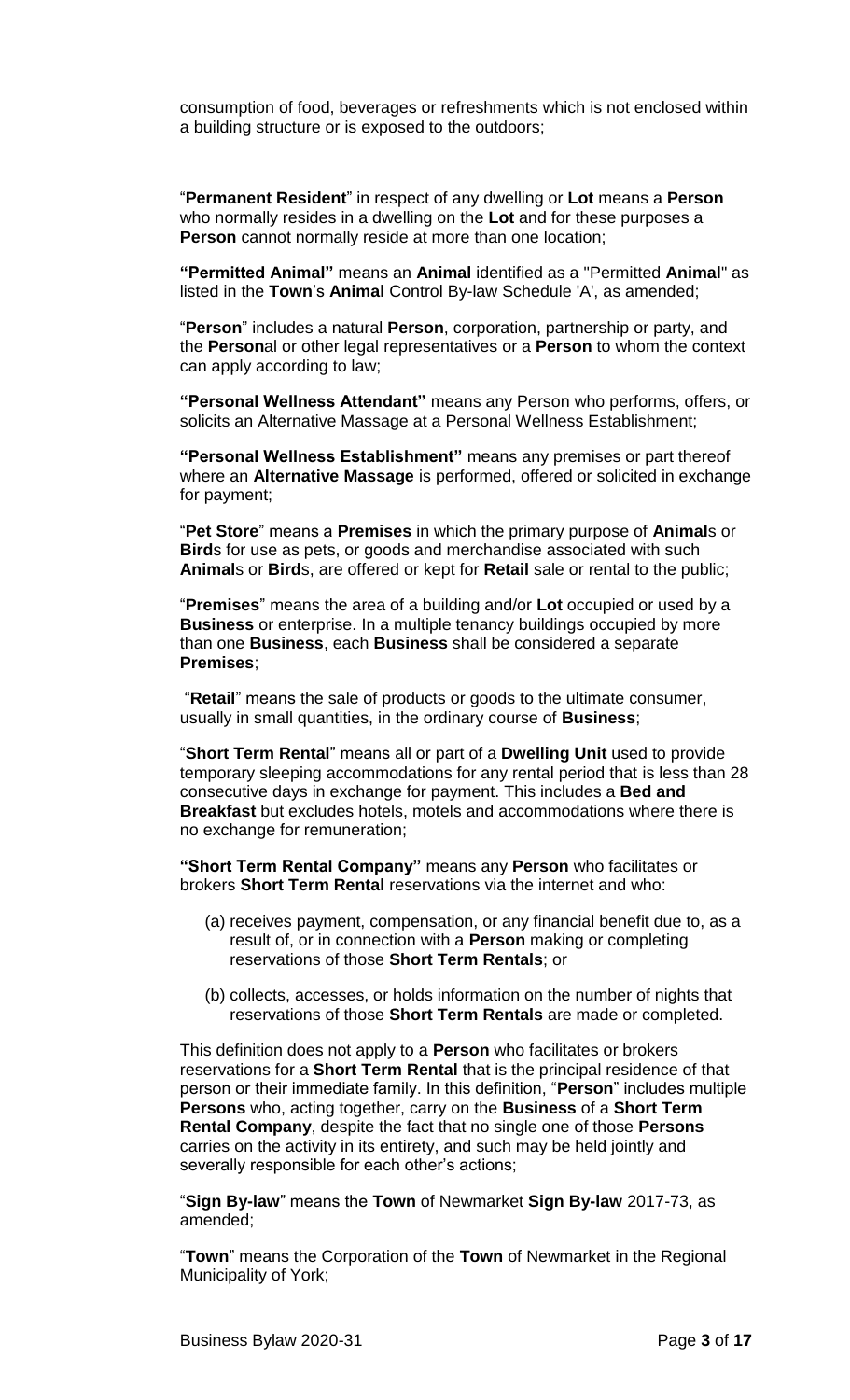"**Veterinarian**" means a **Person** qualified and authorized to practice veterinary medicine;

"**Zoning By-law**" means the **Town** of Newmarket **Zoning By-law** 2010-40, as amended.

#### **3. General Regulations**

- (1) A **Person** must not carry on any **Business** unless that **Person** holds a valid and subsisting **Business Licence** issued to that **Person** for that **Business** within the **Town**.
- (2) Every **Business** shall comply with all federal, provincial, and municipal by-laws and regulations applicable to the **Business** and the **Business Premises**.
- (3) If a **Person** operates a **Business** at more than one **Premises**, that **Person** shall apply for and maintain a separate **Business Licence** for each **Premises**.
- (4) If a **Person** operates more than one type of **Business** at the same **Premises**, that **Person** shall apply for and maintain a separate **Business Licence** for each **Business**.
- (5) Every holder of a **Business Licence** shall post or display the **Business Licence** at the place of **Business** in a location visible to customers and suppliers attending the **Business**.
- (6) Every **Business Licence** issued shall be deemed to be a personal **Business Licence** to the licensee therein named.
- (7) A valid **Licence** will permit a **Business** to conduct the specific activities to the stated extent described in the **Licence** application. If a **Business** entity makes any changes to the information contained in its **Business Licence** application or information, undertakes new **Business** activities or expands those activities, it is required to obtain a new **Business Licence** or a **Business Licence** amendment for those activities.
- (8) No **Person** operating a **Business** within the **Town** shall **Market** that **Business** or its products and services through any means of promotion unless:
	- (a) the **Person** operating that **Business** is the holder of a valid **Business Licence** issued pursuant to this By-law;
	- (b) the **Business** name being promoted or marketed matches the named endorsed on the **Business Licence**; and
	- (c) the marketing offers products and services that comply with **Town** by-laws and related enactments.
- (9) No **Person** shall carry on a **Business** of any kind, in any way or manner on **Town** owned property, parks, boulevards, highways or other public property unless specifically authorized to do so by a permit under this Bylaw or another enactment.

#### **4. Administration and Enforcement**

- (1) Through delegated authority, the **Manager** may:
	- (a) grant, issue, or amend a **Business Licence** if the **Licensing Officer** is satisfied that the **Applicant** has complied with all of the by-laws of the **Town** and related enactments that apply to the **Applicant**'s **Business**;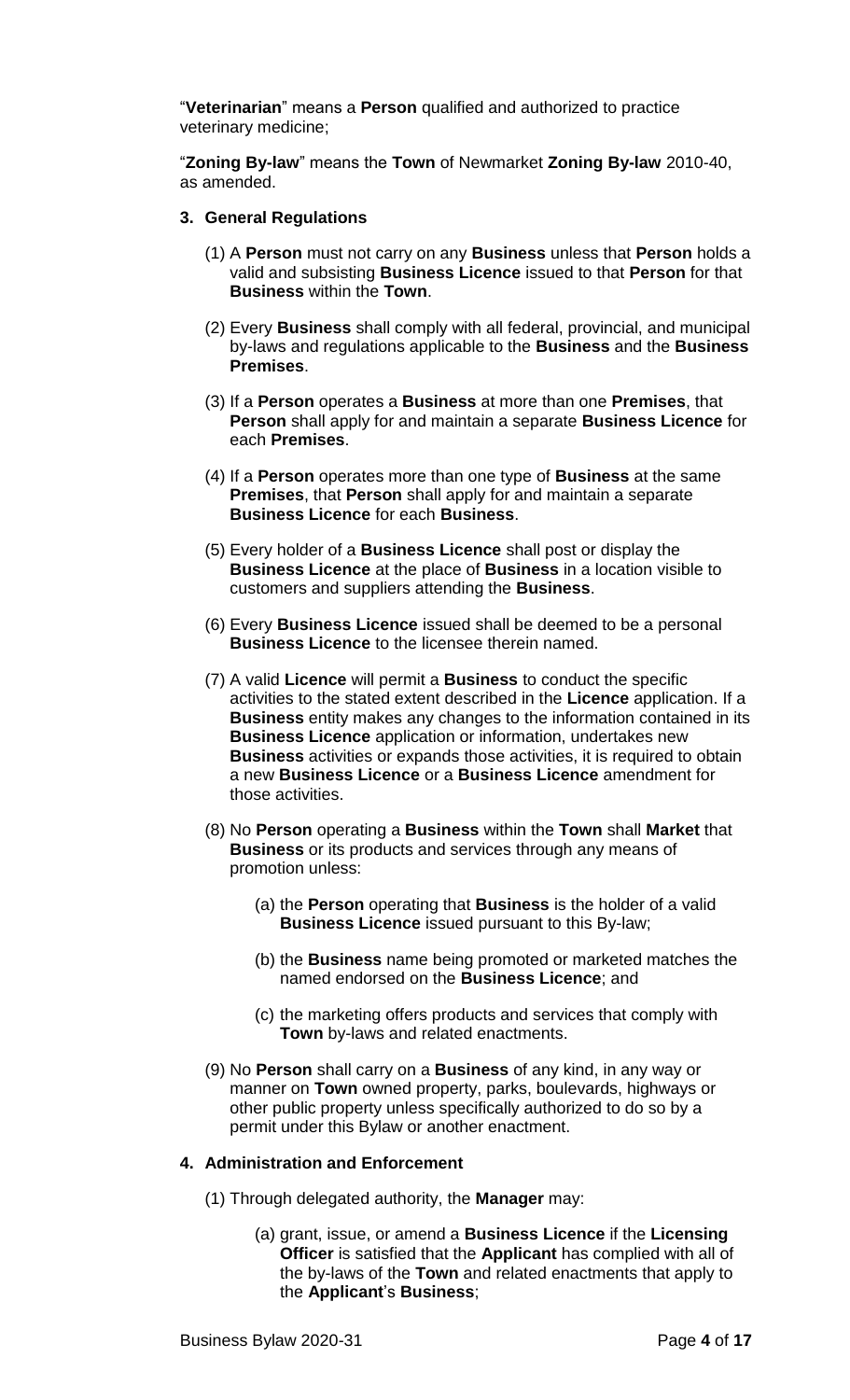- (b) suspend, cancel, or refuse to issue a **Business Licence** in accordance with Section 7 of this By-law;
- (c) impose conditions on a **Licence** at the time of issuance, renewal, or suspension for the purposes of ensuring compliance with all applicable enactments pertaining to the **Business**;
- (d) conduct inspections and investigations to ensure that all regulations and provisions prescribed in this By-law are carried out; and
- (e) prepare, from time to time, forms to be used for the purpose of making applications under this By-law.
- (2) No **Person** shall Obstruct or attempt to Obstruct a **Licensing Officer** or other **Person** who is exercising a power or performing a duty under this By-law.

#### **5. Licence Fees**

- (1) **Business Licence** fees shall be in accordance with those specified in the **Town** of Newmarket **Fees and Charges By-law**.
- (2) An administrative penalty of 25% of the renewal fee shall be added to each unpaid **Business Licence** after 31 days from the renewal date. If unpaid by this time, the **Licence** shall be revoked and a new **Business Licence** application shall be required.
- (3) If an application for a **Licence** is withdrawn, in writing, prior to the issuance of the **Licence**, the **Licence** Fee shall be refunded to the **Applicant** if a **Licence** was pre-paid.
- (4) No **Licence** Fee shall be refunded after the issuance of a **Licence**.

#### **6. Application and Renewal**

- (1) The terms of a **Business Licence** issued under this By-law are for a period commencing January 1st and ending December 31st of the year for while the **Licence** is issued.
- (2) All new **Business Licence** applications shall be accompanied by a non-refundable \$50.00 application processing fee. If a **Business Licence** application is approved, the application processing fee shall be applied to the **Business Licence** fee identified under the Fees and Charges Bylaw.
- (3) Every **Applicant** for a new **Business Licence** or for the renewal of a **Business Licence** issued under this By-law shall:
	- (a) submit a completed application on the forms provided;
	- (b) file proof satisfactory to the **Licensing Officer** that they are eighteen (18) years of age or older, a citizen of Canada, or a landed immigrant or produce a valid work permit issued by the Government of Canada; to work in the occupation of the **Licence** type that they are applying for;
	- (c) provide a copy of the:
		- (i) incorporating document and a copy of the last annual information return which has been filed with the appropriate government department, if the **Applicant** is a corporation; or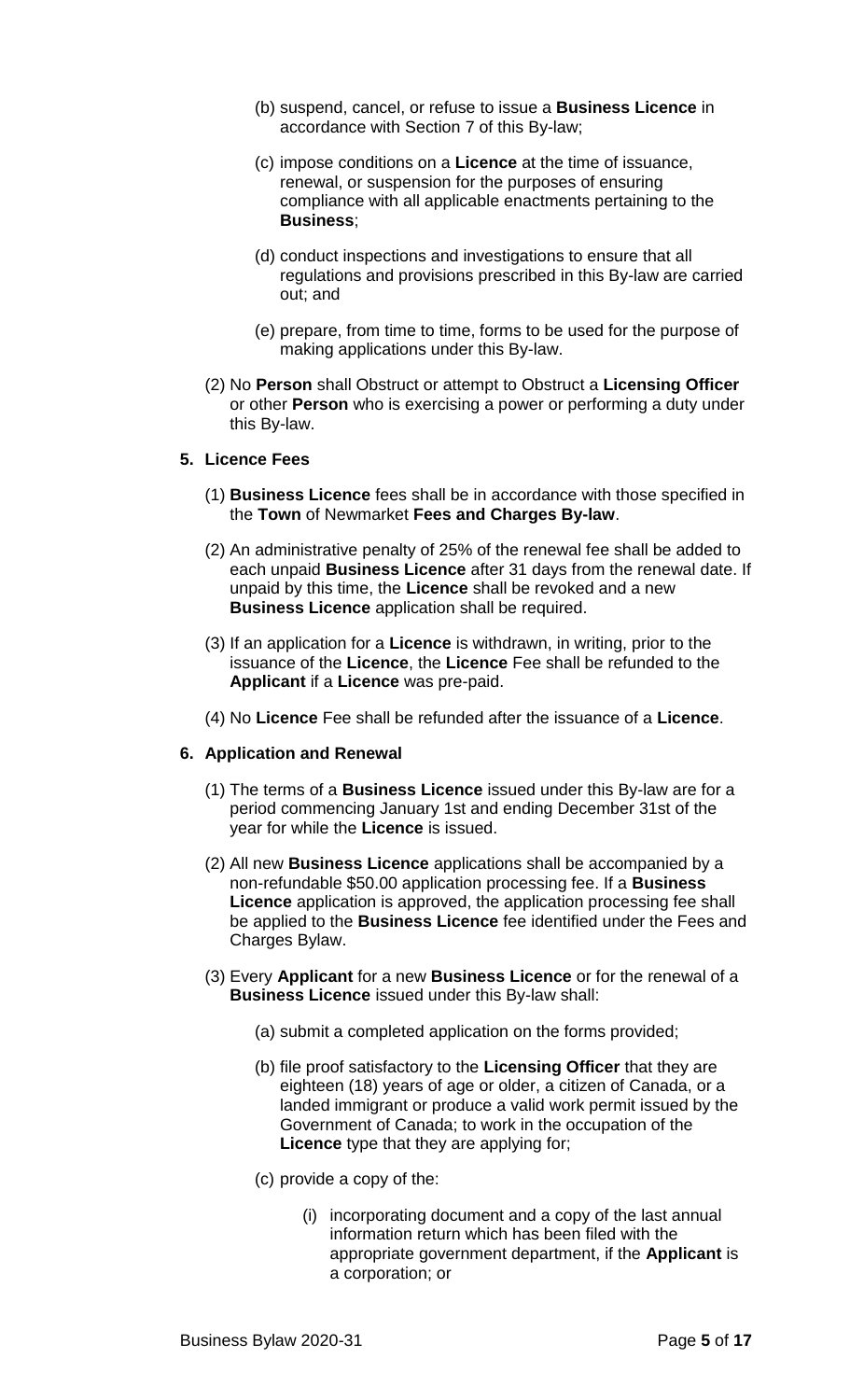- (ii) registered declaration of partnership, if the **Applicant** is a registered partnership;
- (d) provide any other document relating to the operation of the **Business** requested by the **Licensing Officer**, including but not limited to:
	- (i) a provincial driver's **Licence**;
	- (ii) Vulnerable Sector Screening Search or Criminal Conviction Background Search issued by the Police Service in which the **Applicant** resides;
	- (iii) Harmonized Sales Tax (HST) number;
	- (iv) York Regional Health Department Inspection Certificate;
	- (v) Insurance Certificates;
- (e) pay any required fees pursuant to the **Town**'s **Fees and Charges By-law**; and
- (f) pay any outstanding fine(s) owed to the **Town** prior to the issuance of a **Business Licence**.
- (4) If a **Person** submits a **Business Licence** application for which additional information or documentation is required by the **Licensing Officer**, the **Person** shall supply all required information and documentation within 30 days of the request made by the **Licensing Officer**, after which time the application may be refused and a new application for a **Business Licence** is required.

## **7. Suspension, Cancellation, and Refusal**

- (1) The **Manager** may revoke, suspend, cancel or refuse to renew or issue a **Licence**:
	- (a) where the past conduct of the **Applicant** or licensee affords reasonable grounds for belief that the **Applicant** or licensee will not carry on the activity for which the **Applicant** is applying for or the licensee is licensed for, in accordance with law and with integrity and honesty;
	- (b) where the **Applicant** of licensee has been found by the **Manager** or **Licensing Officer** to fail to comply with any provision of this By-law; or
	- (c) where the **Applicant** has been found by the **Manager** to provide false information in order to obtain a **Business Licence**.
- (2) Upon such revocation, suspension, cancellation, or refusal to issue or renew a **Business Licence**, the **Manager** shall provide a formal letter outlining the reason(s) for the refusal and shall be delivered to the **Applicant** or licensee within seven (7) business days. Such notice shall set out and give reasonable particulars of the ground(s) for the decision and options for an Appeal Hearing.
- (3) An **Applicant** or licensee of a **Business Licence** may request a hearing before the **Appeals Committee** for reconsideration of the **Manager**'s decisions to revoke, suspend, cancel, or refuse to issue or renew a **Business Licence** by delivering a written request to the **Manager** within fourteen (14) days of the **Manager**'s decision being sent.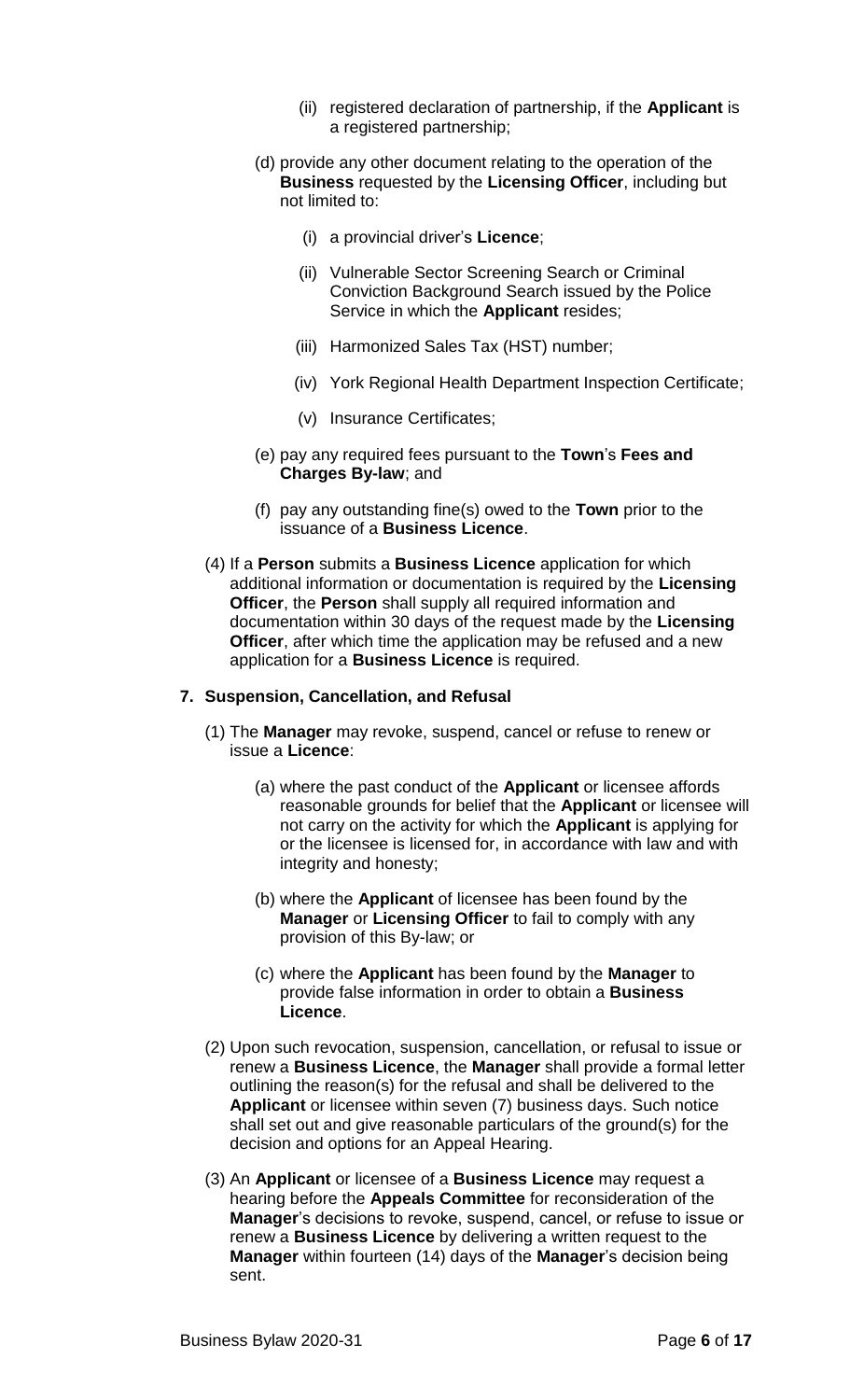- (4) The **Applicant** or licensee of a **Business Licence** must pay a non refundable Appeal Fee in accordance with the Fees and Charges Bylaw.
- (5) Before the **Appeals Committee** makes any decision, a written notice to advise the **Applicant** or licensee of the recommendations being made by the **Manager** with respect to the **Licence** shall be provided to the **Applicant** or licensee.
- (6) The **Applicant** or licensee shall have the right to make a submission in support of an application or renewal or retention of a **Licence** before the **Appeals Committee**.
- (7) Failure for the **Applicant** or licensee to attend the scheduled hearing before the **Appeals Committee** shall result in the proceeding of the hearing.
- (8) The decision of the **Appeals Committee** is final and binding.
- (9) No **Person** shall conduct any **Business** pursuant to their **Business Licence** during a period of suspension of that **Business Licence**.
- (10) No **Person** shall **Market** a **Business** during a period of suspension of that **Business**' **Licence**.
- (11) If the **Manager** suspends, cancels or refuses to issue, amend or renew the **Business Licence** for a **Business**, the **Town** may post a notice of suspension, cancellation, or refusal on the **Premises** of the **Business**.
- (12) A posted notice of suspension, cancellation, or refusal of a **Business Licence** shall not be removed until the **Manager** has approved the issuance of a valid **Business Licence**.
- (13) If a **Business** is operating without a **Licence** required under this Bylaw, the **Town** may post a notice describing the failure to hold a valid **Business Licence** on the **Premises** of the **Business**.
- (14) A posted notice of operating without a **Business Licence** shall not be removed until the **Manager** has approved the issuance of a valid **Business Licence**.

#### **8. Specific Regulations**

#### **8.1 Pet Stores**

- (1) Every **Pet Store** shall be maintained at all times in a sanitary, wellventilated, clean condition, and free from offensive odours.
- (2) Every **Animal** shall be kept in sanitary, well-bedded, well-lighted, clean quarters, kept at a temperature appropriate for the health requirements of the type or species of **Animal** housed therein.
- (3) Every cage or other container used for the keeping or housing of any **Animal** shall:
	- (a) be of adequate size to permit any such **Animal** to stand normally to its full height, to turn around, and to lie down in a fully extended position;
	- (b) in the case of a cage or other container used to keep or house only **Bird**s, have a removable metal or other impermeable bottom which shall be cleaned daily;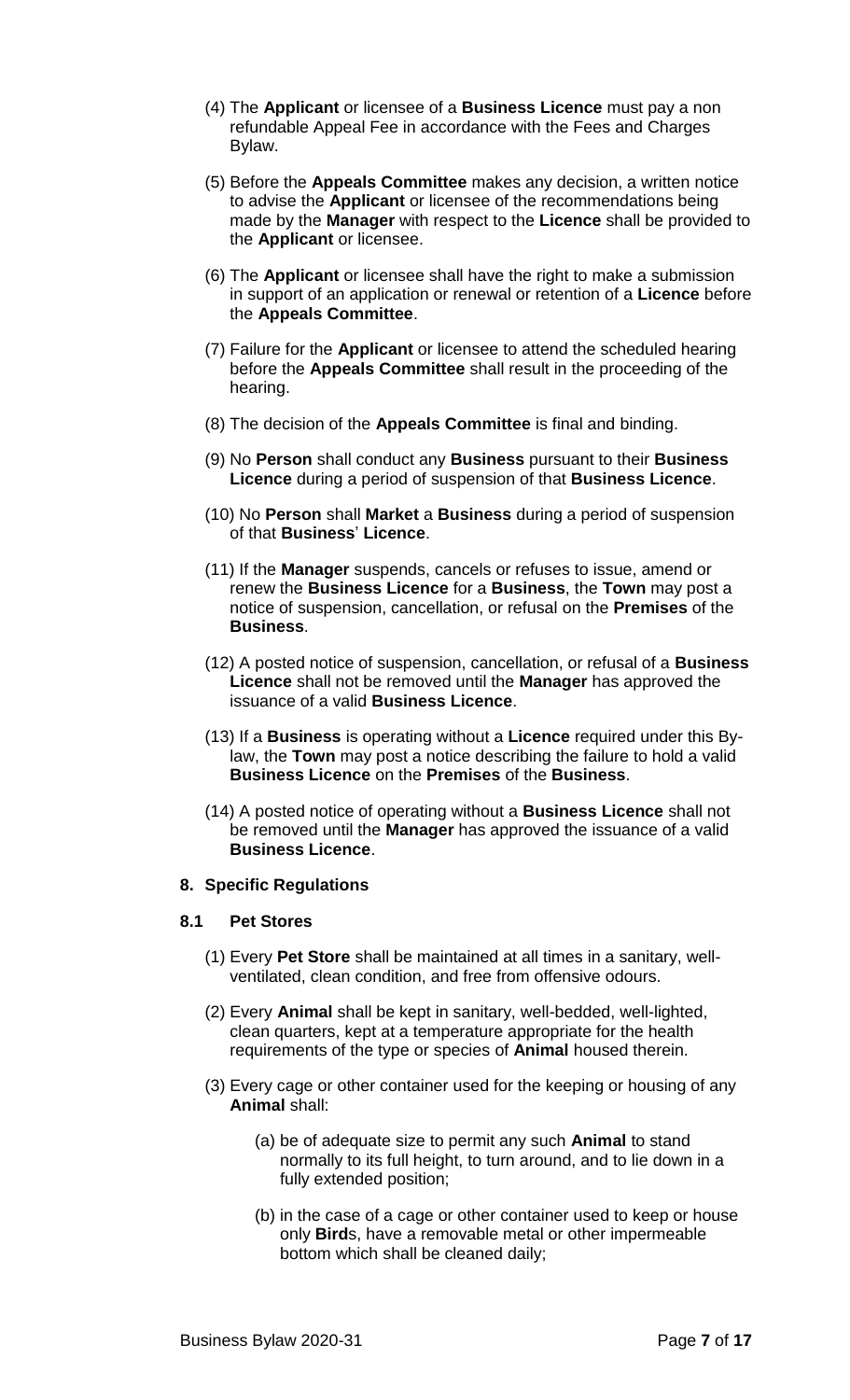- (c) in the case of all other cages or containers, have a floor of either solid or wire mesh construction or any combination thereof, provided that:
	- (i) all spaces in wire mesh shall be smaller than the pads of the foot of any **Animal** confined therein;
	- (ii) any such wire mesh shall be of a thickness and design adequate to prevent injury to any such **Animal**; and
	- (iii) such floor shall be of sufficient strength to support the weight of any such **Animal**;
- (d) be equipped with receptacles for food and for water, so mounted or situation that they cannot be easily overturned or contaminated; and
- (e) be located and enclosed in a manner as to prevent undue physical contact with the public.
- (4) Fresh water shall be provided daily to every **Animal** in sufficient quantity to maintain at all times a potable supply available to such **Animal**.
- (5) **Animal**s shall be fed periodically each day in accordance with the particular food requirements of each type or species of **Animal** kept within the **Pet Store**.
- (6) Every **Applicant** licensed or required to be licensed with the **Town** under this By-law shall:
	- (a) provide to every purchaser of a cat or dog a health assessment from a licensed **Veterinarian** to verify the **Animal** has received up to date veterinary care;
	- (b) only permit a cat or dog within the **Pet Store** for the purpose of sale, where facilitated through adoption, and where the cat or dog has been obtained from one (1) of the following sources:
		- (i) municipal **Animal** shelters;
		- (ii) registered humane societies;
		- (iii) registered shelters; or
		- (iv) a recognized **Animal** rescue group;
	- (c) provide all enclosed dogs or cats reasonable exercise;
	- (d) not keep or sell any sick, injured, or diseased **Animal**s unless under the direction of a veterinarian;
	- (e) not display any **Animal** in an exterior display window;
	- (f) not permit to be sold, offer for sale, or give away any **Animal** before it has reached the normal weaning age, based on known requirements of that particular species; and
	- (g) give the purchaser on any sale all available information pertaining to the disposition of any dog or cat, a receipt showing the name and address of the vendor and the purchaser, the date of sale, the sale price, the breed or crossbreed, sex, age, and description.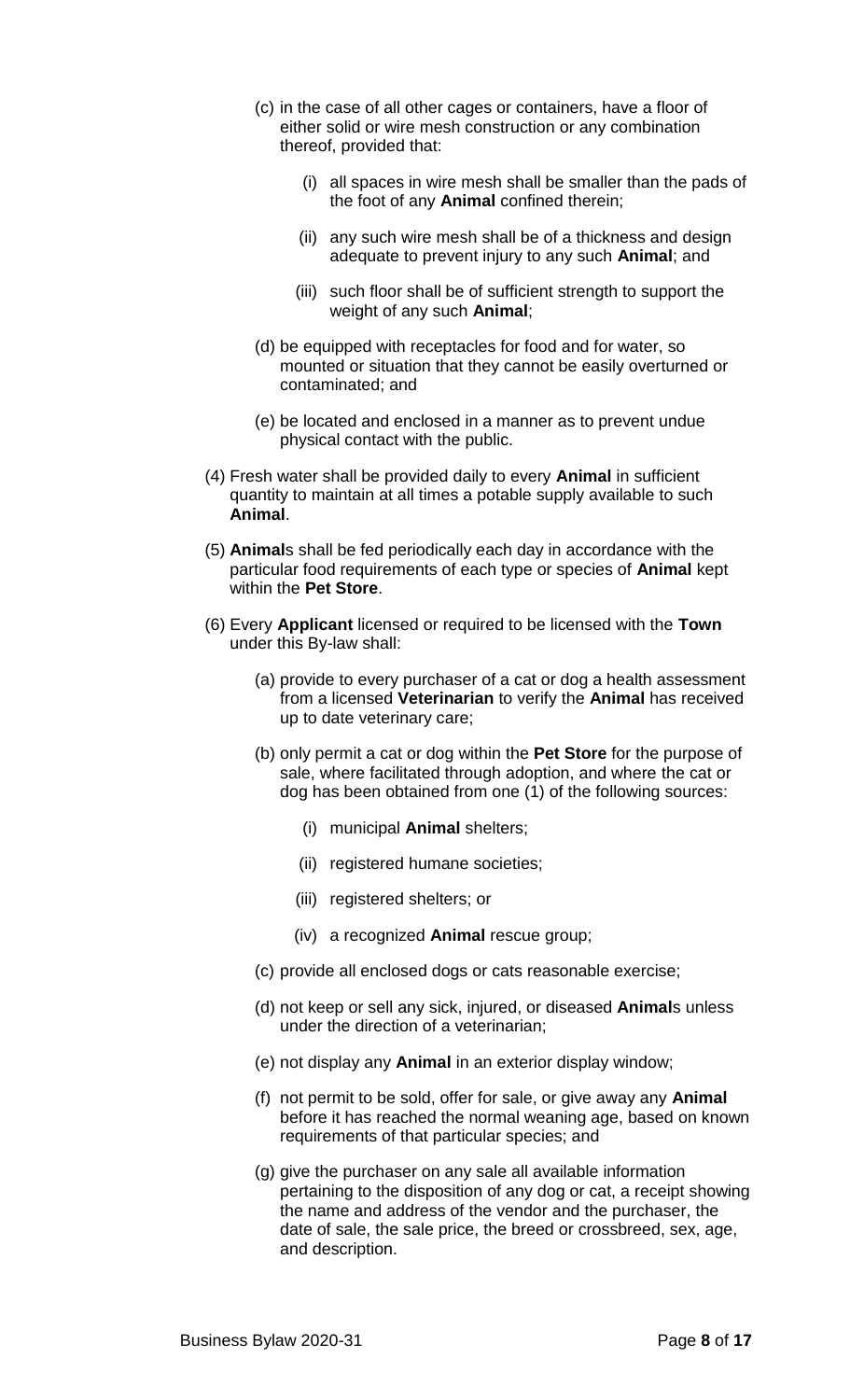- (7) Every **Pet Store** shall maintain a registry of each dog or cat purchased or otherwise obtained. Each entry shall be made at the time each dog or cat comes into the possession of any **Owner**, employee, or **Person** associated with the **Pet Store** and shall include:
	- (a) the date of purchase;
	- (b) a full description of the dog or cat;
	- (c) the name, address, and contact information of the **Person** from whom the dog or cat was obtained; and

the **Pet Store** shall retain the register in respect of each transaction for the period of twelve (12) months thereafter and be made available to the **Manager** upon request.

- (8) Every **Pet Store** shall ensure that an **Attendant** in charge of and responsible for the care and safe keeping of **Animal**s within the **Pet Store** remains on site at all times during the **Business** hours of operation.
- (9) Only **Permitted Animals**, as identified within the **Town**'s **Animal** Control By-law Schedule A, shall be sold in any **Pet Store**.
- (10) Every **Person** licensed under this By-law shall make every reasonable effort to obtain the name, address and description of anyone offering to sell or give to the licensee any **Animal** which the licensee has cause or reason to suspect has been stolen or otherwise unlawfully obtained and the licensee shall report the facts promptly to the nearest Police Division of the Region of York Police Services.
- (11) Where the **Licensing Officer** or **Municipal Enforcement Officer** determines that an **Animal** appears to require medical attention, they may require the licensee to take the **Animal** to a qualified **Veterinarian** forthwith.

#### **8.2 Short Term Rental Operators**

- (1) No more than one (1) **Short Term Rental** is permitted on a **Lot**.
- (2) **Short Term Rental**s shall only be operated within one (1) **Dwelling Unit** on a **Lot**.
- (3) **Short Term Rental**s shall provide one (1) off-street parking space for each bedroom identified as in use by the **Business**. In addition to this requirement, one (1) off-street parking space shall be provided for the **Permanent Resident** of the property.
- (4) Each bedroom intended to be operated as part of a **Short Term Rental** shall be clearly identified at the time of a new or renewal **Business Licence** application process through the provision of a floor plan showing the location of each bedroom.
- (5) Any changes to the number or location of bedrooms shall be provided to the **Municipal Enforcement Officer** through a **Licence** amendment application, prior to those bedrooms being used by the **Business**.
- (6) An **Operator** of a **Short Term Rental** shall not:
	- (a) rent out or provide any sleeping accommodations within any vehicle, tent, or any accessory building;
	- (b) permit more than three (3) bedrooms to be made available for use;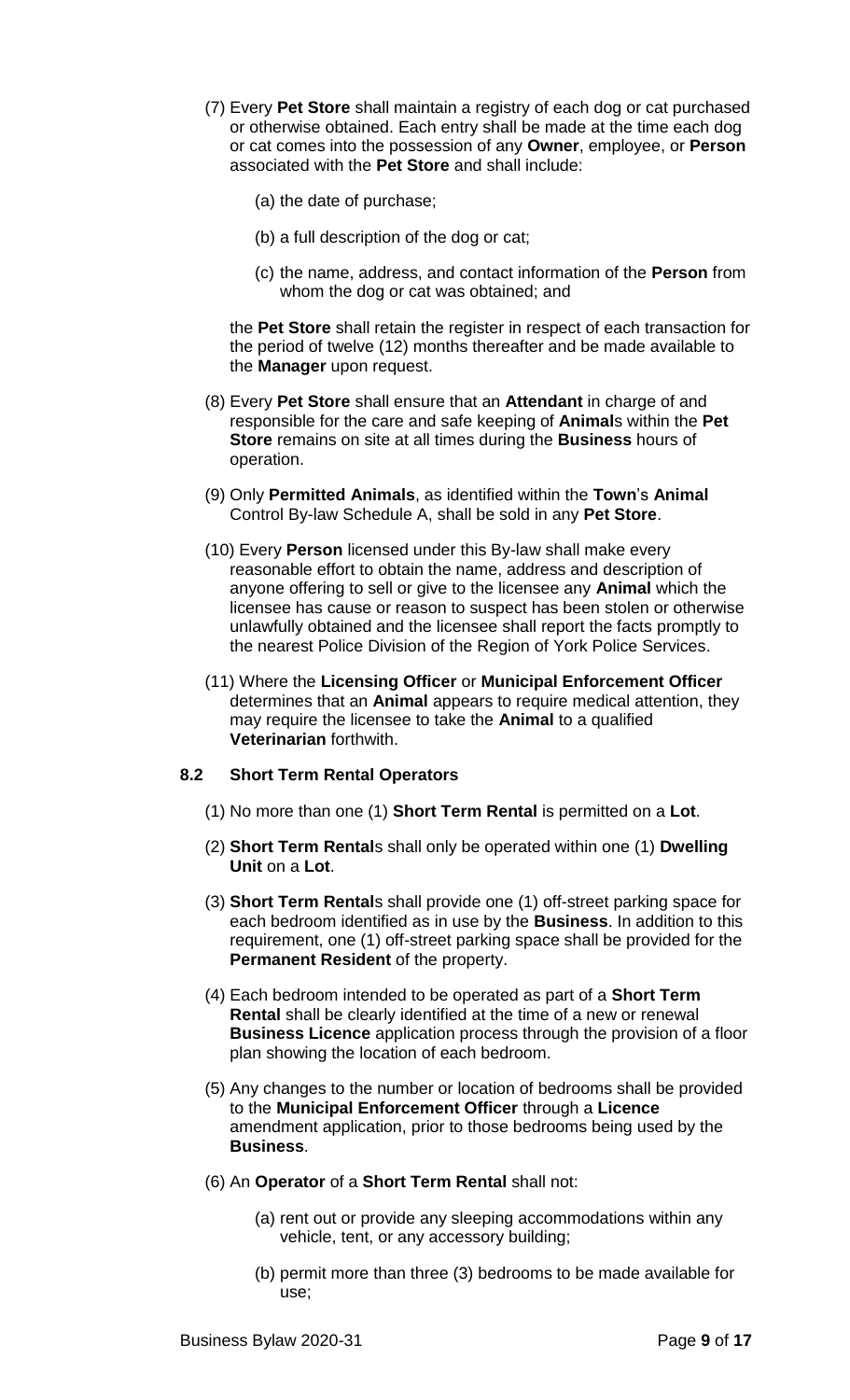- (c) permit more than (6) overnight guests at one time; or
- (d) permit beds or bedrooms to be used that are not identified on the **Business Licence** application for that **Premises**.
- (7) An **Operator** of a **Short Term Rental** shall post or display the **Business Licence** number on any **Market**ing, advertisements, or promotions for that **Business**.
- (8) An **Applicant** for a **Short Term Rental** shall provide:
	- (a) proof that they are a **Permanent Resident** on the property; or
	- (b) the name of the **Permanent Resident**(s) on the property and a copy of a tenancy agreement, or other proof satisfactory to the **Licensing Officer**, of an existing and ongoing principal residential use, at the time of a new or renewal application.
- (9) An **Operator** of a **Short Term Rental** shall ensure that a **Permanent Resident** on the property is present and available within the **Town** at all times while guests are staying on the **Premises**, and is able to respond to concerns raised by guests, neighbours, or the **Licensing Officer** within two (2) hours.
- (10) An **Operator** of a **Short Term Rental** shall provide to each guest and the **Licensing Officer** the telephone number of the **Person** who is present or available to respond to concerns pursuant to **Town** by-laws or provincial regulations.
- (11) No **Person** shall **Market**, operate, or make available any **Dwelling Unit** or part of a **Dwelling Unit** for paid accommodation of less than 28 days unless that **Dwelling Unit** has a current **Short Term Rental Licence**.
- (12) Upon approval of a **Short Term Rental Business Licence**, the **Applicant** shall post a sign in conformity with the **Town**'s **Sign Bylaw**, to identify the **Premises** as a licensed **Short Term Rental** within the **Town**.
- (13) Every **Short Term Rental** shall comply with Schedule A of this Bylaw as a condition of their **Business Licence** and shall comply with the demerit point system licensing requirements imposed.
- (14) Every **Short Term Rental Operator** shall only **Market**, list, or advertise their **Business** on a licensed **Short Term Rental Company** platform.

#### **8.3 Short Term Rental Companies**

- (1) No **Person** shall carry on the **Business** of a **Short Term Rental Company** unless they have obtained a **Licence** to do so from the **Town**.
- (2) No **Person** shall, **Market**, advertise, facilitate the advertising or rental of, or broker a **Short Term Rental** if its **Operator** is not licensed as such with the **Town**.
- (3) Every **Person** shall take down or remove a listing or advertisement related to an unlicensed **Operator** within 24 hours of being requested to do so by the **Town**.
- (4) An application for a **Short Term Rental Company Licence** shall be in a form approved by the **Manager** and require the **Applicant** to provide: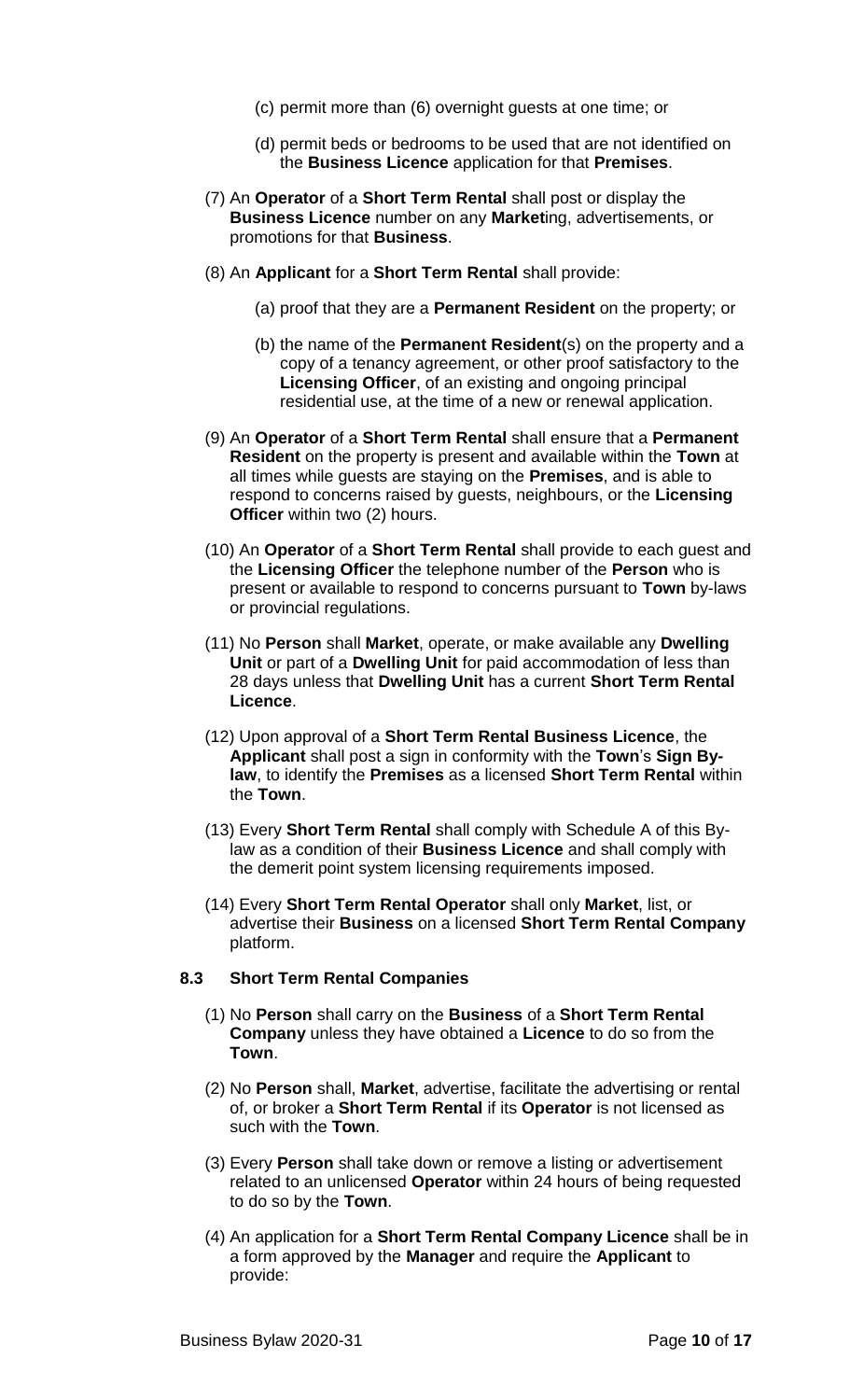- (a) The **Short Term Rental Company's** registered **Business** address in Ontario;
- (b) The name, phone number and e-mail address of a **Person** responsible for responding to all communications from the **Town**;
- (c) Details of the process by which the **Short Term Rental Company** will remove advertisements for a **Short Term Rental** if its **Operator** has not obtained a **Licence** with the **Town**;
- (d) Details of the **Short Term Rental Company's** procedure for dealing with problem **Operator**s and responding to complaints; and
- (e) Any other information or documentation required by the **Manager**.
- (5) A **Short Term Rental Company** shall comply with all applicable fees as identified within the **Town**'s **Fees and Charges By-law**.
- (6) An **Applicant** for a **Short Term Rental Company Licence** shall, prior to being issued a **Licence**, execute an agreement with the **Town** governing the use, retention, and disclosure of **Operator** and guest information on terms satisfactory to the **Manager**.
- (7) Every **Short Term Rental Company** shall keep a record of each concluded transaction in relation to a **Short Term Rental** listed or advertised on its platform for three (3) years following the last day of the rental period. A transaction is concluded on the last day of the rental period. The records retained shall include the following:
	- (a) The name, address, and **Licence** number of the **Operator**;
	- (b) The number of nights the **Short Term Rental** was rented;
	- (c) The nightly and total price charged for the **Short Term Rental**;
	- (d) Whether the rental was an entire-unit rental or room rental; and
	- (e) Any other information required by the **Manager**.
- (8) Every **Short Term Rental Company** shall keep a record of the number of **Short Term Rental** listings or advertisement it removed from its platform in accordance with Sections 8.3(1) and 8.3(2) of this By-law.
- (9) Every **Short Term Rental Company** shall provide the records referred to in this section to the **Town** upon the request of the **Manager**.
- (10) Every **Short Term Rental Company** shall create **Operator** and guest accounts on its platforms as requested by the **Manager**, to be used to investigate compliance with this By-law.
- (11) No **Short Term Rental Company** shall obstruct, in any manner, access to any accounts established for use by the **Manager** or **Licensing Officer** to investigate compliance with this By-law.

#### **8.4 Outdoor Serving Areas**

(1) Prior to the submission of their business licence application, every **Owner** or **Operator** shall ensure that they are in compliance with all federal, provincial, and municipal requirements, including but not limited to the: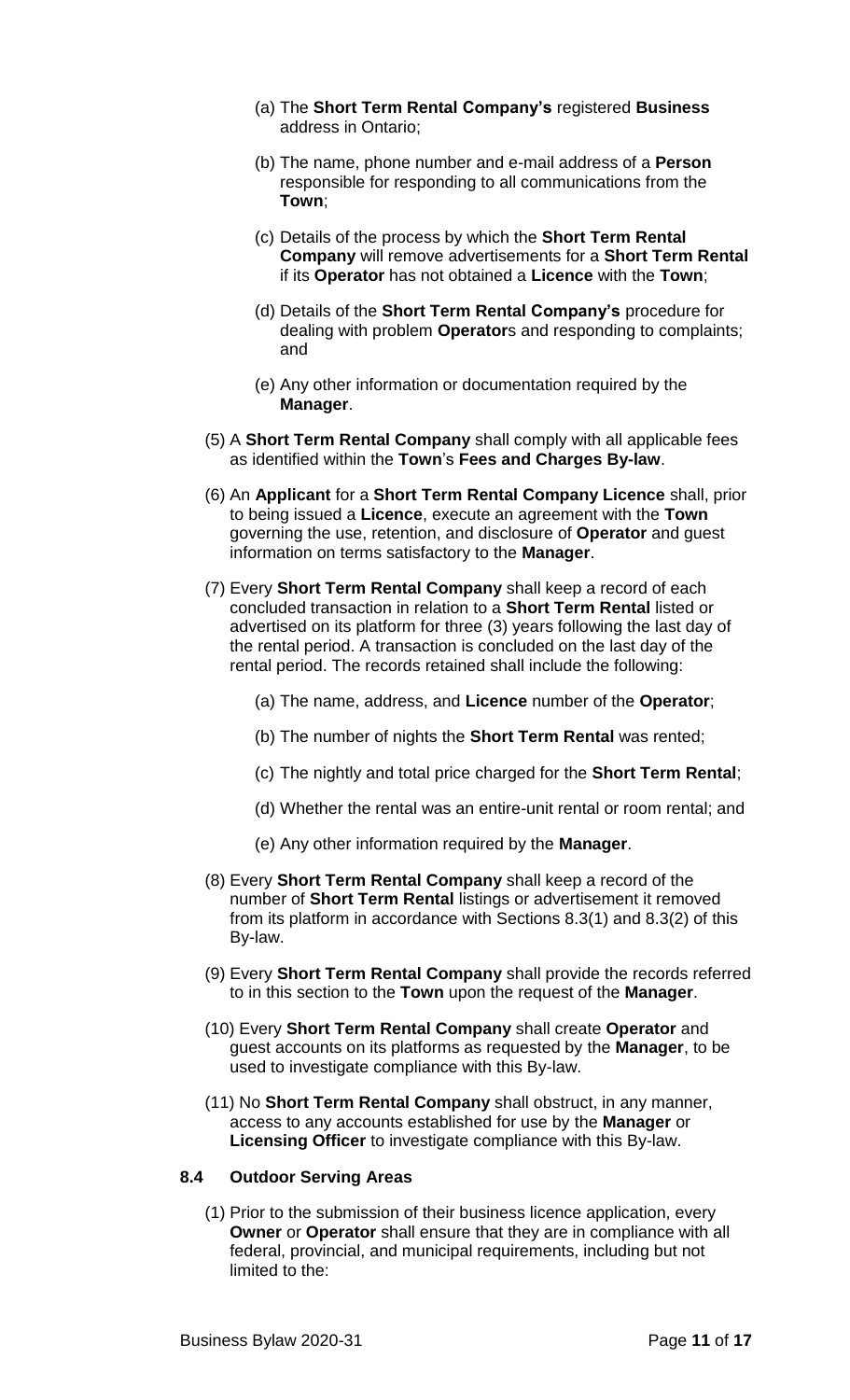- (a) Alcohol and Gaming Commission of Ontario;
- (b) Central York Fire Services;
- (c) Town's Planning Department;
- (d) Town's Building Department; and
- (e) York Region Public Health.
- (2) Every **Owner** or **Operator** who proposes to sell or offer for sale alcohol from the **Outdoor Serving Area** shall provide to the Manager, at the time of their application, a copy of the Liquor Licence issued by the Alcohol and Gaming Commission of Ontario.
- (3) Every **Owner** or **Operator** shall ensure the **Outdoor Serving Area** operated at all time in accordance with the Alcohol and Gaming Commission of Ontario.
- (4) No **Owner** or **Operator** shall operate or permit the occupancy of any **Outdoor Serving Area** between the hours of 1:00 a.m. and 11:00 a.m.
- (5) Every **Outdoor Serving Area** that is located within 40m of the property line of an adjacent residential property shall be required to install a solid, translucent, or Opaque Barrier that is a minimum of 1.8m in height along its perimeter for the purpose of noise reduction and security.
- (6) Every **Outdoor Serving Area** which is illuminated in an area adjacent to a residential use shall ensure all lighting fixtures and illumination are arranged, designed, and installed to deflect the light down and away from residential buildings, lots, and streets.
- (7) Any person that proposes to operate an **Outdoor Serving Area** on public property along Main Street and between Millard Avenue and Water Street must first obtain approval from the Town's Planning Department.
- (8) Notwithstanding Section 6(1) of this By-law, every **Outdoor Serving Area** located on public property shall only be permitted between April 1<sup>st</sup> and October 30<sup>th</sup> within the same calendar year,

# **8.5 Commercial Rooftop Patios**

- (1) Prior to the submission of their business licence application, every **Owner** or **Operator** shall ensure that they are in compliance with all federal, provincial, and municipal requirements, including by not limited to the:
	- (a) Alcohol and Gaming Commission of Ontario;
	- (b) Central York Fire Services;
	- (c) Town's Planning Department;
	- (d) Town's Building Department; and
	- (e) York Region Public Health
- (2) Every **Owner** or **Operator** shall only operate or permit the occupancy of any **Commercial Rooftop Patio** between the hours of 9:00 a.m. and 11:00 p.m. within the same calendar day.
- (3) No **Live Music** shall be permitted on any **Commercial Rooftop Patio** at any time.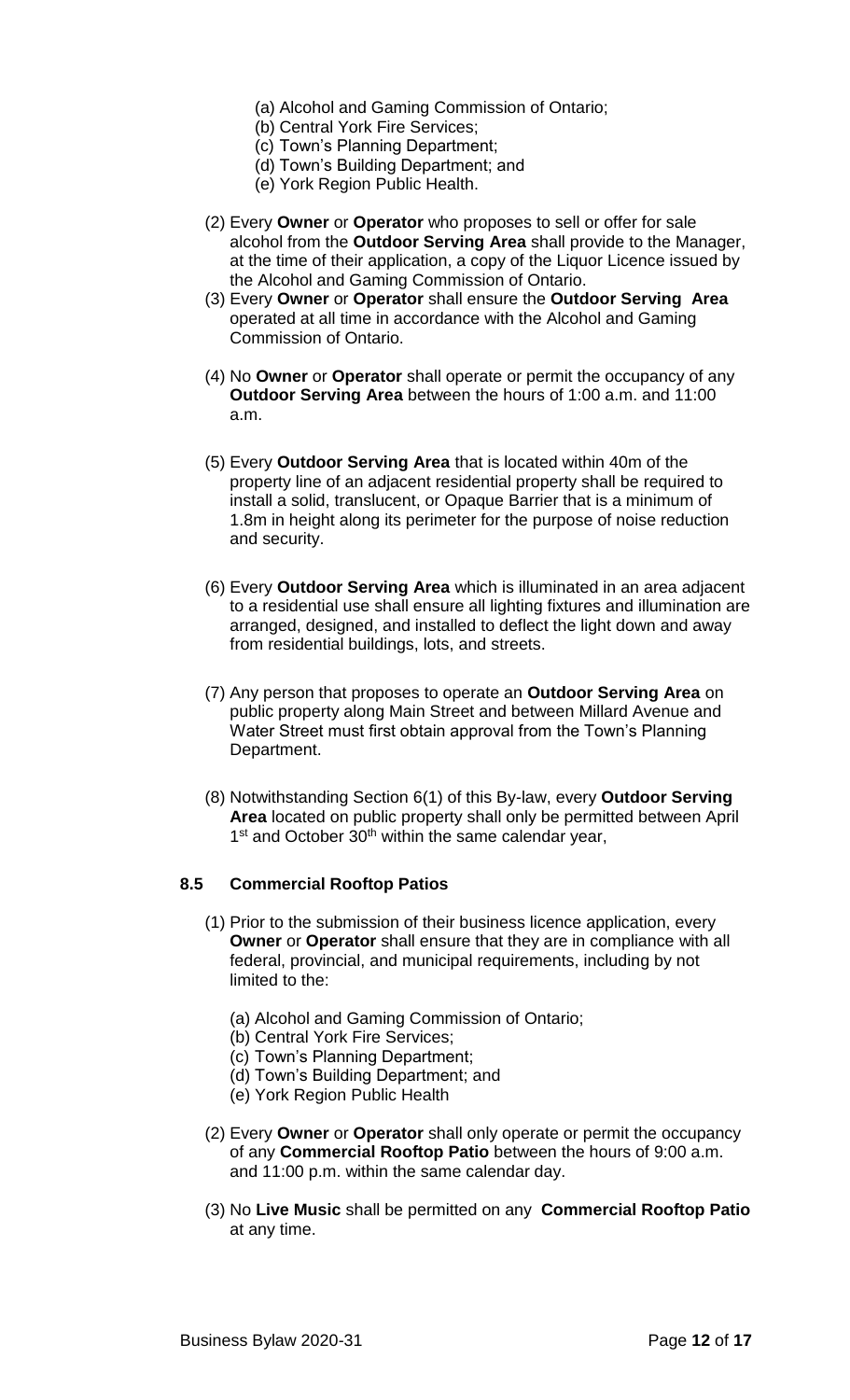- (4) Notwithstanding Section 8.5(3) above, an **Owner** or **Operator** of a **Commercial Rooftop Patio** can apply for a noise exemption permit to allow **Live Music** for special event purposes.
- (5) Any other form of music permitted on a **Commercial Rooftop Patio** shall comply with the Town of Newmarket Noise Bylaw 2017-76, as amended.
- (6) Every **Commercial Rooftop Patio** shall be required to install a solid, translucent, or Opaque Barrier that is a minimum of 1.8m in height along its perimeter for the purpose of noise reduction and security, unless otherwise authorized by the Town.
- (7) Every **Commercial Rooftop Patio** which is illuminated in an area adjacent to a residential use shall ensure all lighting fixtures and illumination are arranged, designed, and installed to be dark sky compliant and to deflect the light down and away from residential buildings, lots, and streets.

# **8.6 Personal Wellness Establishments**

- (1) Every room intended to be operated as part of a **Personal Wellness Establishment** shall be clearly identified at the time of a new or renewal **Business Licence** application process through the provision of a floor plan showing the location of each room.
- (2) Every Owner or Operator of a Personal Wellness Establishment shall submit a copy of a signed declaration demonstrating that the property owner and lessor has been informed of the nature of the owner's business.
- (3) Every Owner or Operator of a Personal Wellness Establishment shall submit to the Town:
	- a. a list of all Personal Wellness Attendants affiliated with the Personal Wellness Establishment, where the list shall include the following:
		- i. proof satisfactory to the **Licensing Officer** that each Personal Wellness Attendant is eighteen (18) years of age or older, a citizen of Canada, or a landed immigrant or produce a valid work permit issued by the Government of Canada; to work in the occupation of Alternative Massage services or similar occupation category;
		- ii. government issued photo identification;
		- iii. complete contact information for each Personal Wellness Attendant, including full name, phone number, and address; and
		- iv. An itemized list of services each Personal Wellness Attendant is qualified to perform.
	- b. a certificate, diploma, or other documentation certifying that the Personal Wellness Attendant has, in respect to the Alternative Massage Services intended to be offered or provided, successfully completed a training program from an accredited educational institution within or outside of Canada which establishes to the satisfaction of the Manager the appropriate requisite training;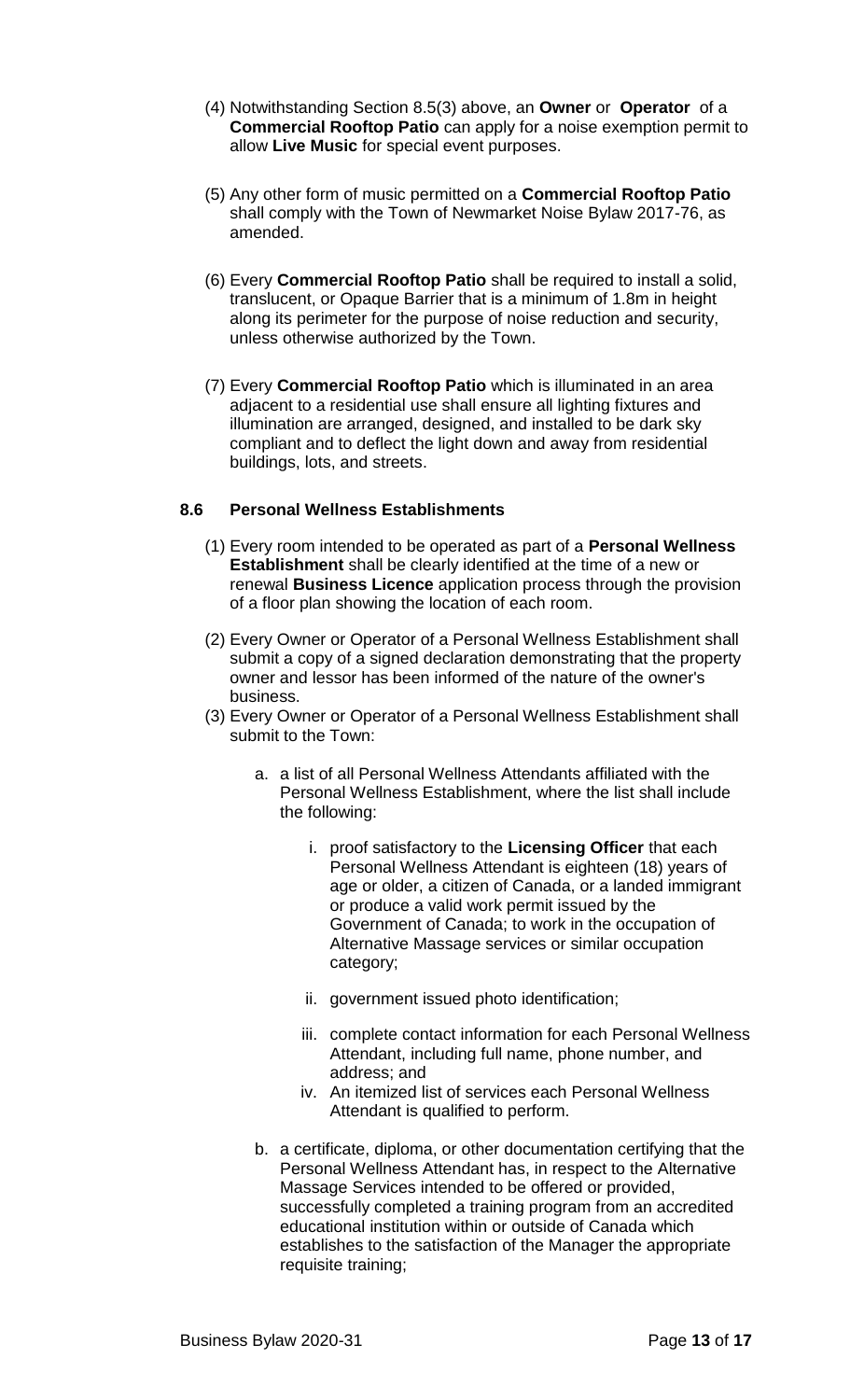- c. notwithstanding Section 8.6(3)(b), every Owner or Operator of a Personal Wellness Establishment offering or providing services where no accredited educational institution offers such training for Personal Wellness Attendants, the following shall be submitted:
	- i. the name and membership number (if applicable) of the Personal Wellness Attendant;
	- ii. the Alternative Massage modality or modalities practiced by the Personal Wellness Attendant;
	- iii. proof satisfactory to the Manager that the Personal Wellness Attendant is a member in good standing of the association; and
	- iv. any other relevant documentation upon the request of the Manager.
- (4) Prior to the issuance of a Personal Wellness Establishment Licence, the Manager may require one or more of the following be completed:
	- a. an interview with the Owner or any Personal Wellness Attendant employed by the Owner to ensure they are qualified to offer **Alternative Massage** services;
	- b. an onsite inspection to verify the details of the application; and
	- c. the application be referred to York Region Public Health, York Region Police, or any other Town department for the purpose of providing non-binding input.
- (5) Every Personal Wellness Establishment shall ensure:
	- a. the Town has been notified of any Personal Wellness Attendant employed by the business prior to the Personal Wellness Attendant beginning to offer services at the Personal Wellness Services Establishment and all information listed in Section 8.6(3) has been forwarded to the Town for approval;
	- b. a record is kept of each Alternative Massage provided and every record shall:
		- i. include the name of the Person who provided the Alternative Massage and the time and date of the Alternative Massage;
		- ii. be kept for at least one year after the date of the Alternative Massage;
		- iii. be immediately produced upon demand to any Person assigned or appointed by the Manager to enforce this By-law; and
	- c. a pre-screening form for each client of the Alternative Massage Business is completed to record the name, contact information, phone number and email address and medical conditions that assess the medical risk to an individual who receives an Alternative Massage;
	- d. no Personal Wellness Attendant is nude in any portion of the Personal Wellness Establishment except for in any washrooms, showers, or change rooms; and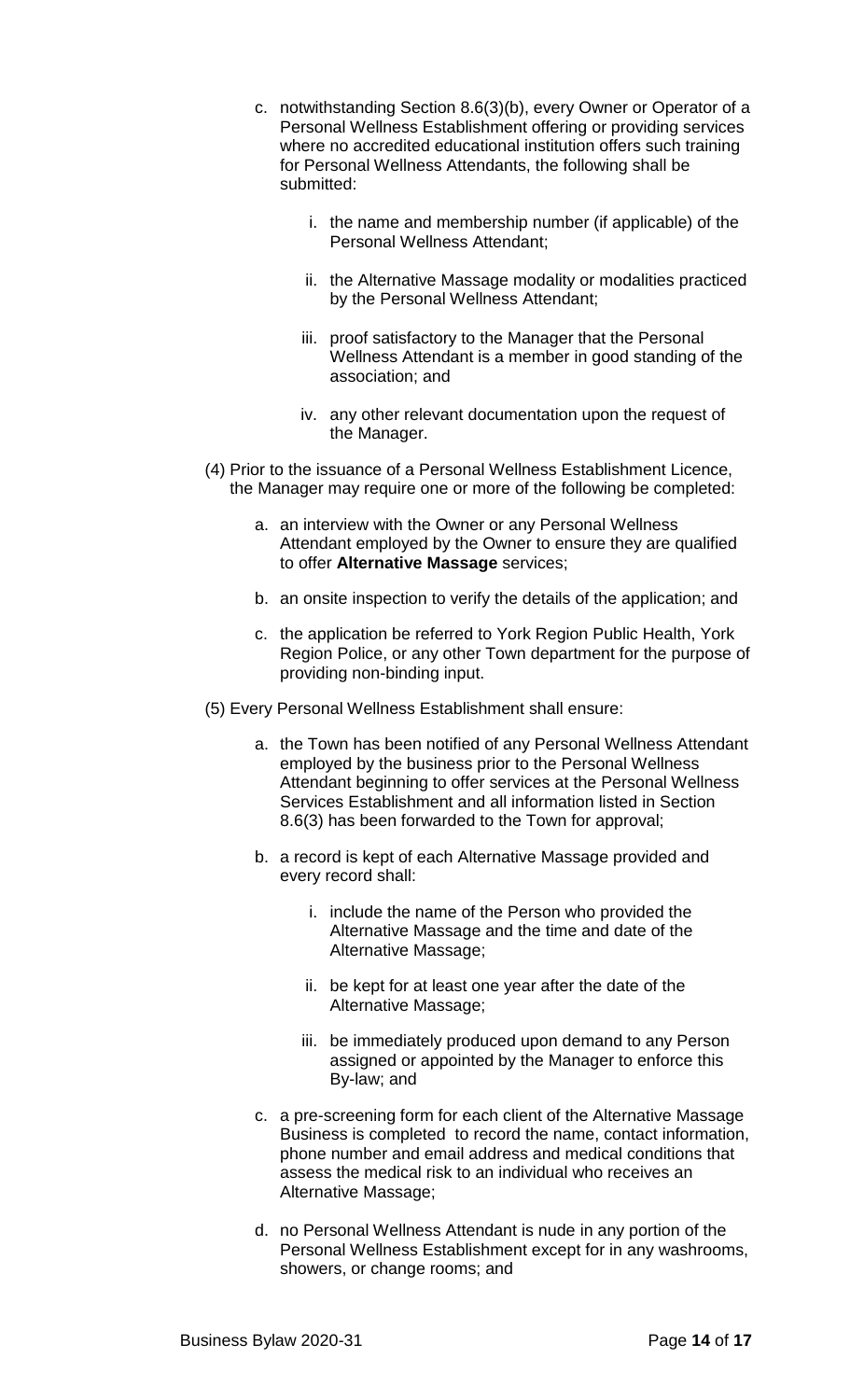- e. no services are offered, **Marketed**, or provided that appeal to erotic or sexual appetites.
- (6) No Personal Wellness Establishment shall **Market** its products or services through any means of promotion unless the Business name is clearly displayed.
- (7) Every **Personal Wellness Establishment** shall only operate between the hours of 8:00 a.m. and 10:00 p.m. within the same calendar day.
- (8) Every Owner or Operator of a Personal Wellness Establishment shall ensure that no Persons other than staff enter the Personal Wellness Establishment except through a principal entrance as identified in the floor plan.
- (9) No part of the **Personal Wellness Establishment** shall:
	- a. be used for human habitation; or
	- b. contain any furniture commonly used for sleeping purposes.

## **9. Offences**

- (1) Every **Person** who contravenes any provision of this By-law are liable to the fines and administrative fees set out under the Administrative Monetary Penalty System By-law 2019-62.
- (2) Every **Person** who is in contravention of the provisions of this By-law may request a review of the matter in accordance with the Administrative Monetary Penalty System By-law-2019- 62.
- (3) Any **Person** who contravenes a provision of this By-law is guilty of an offence and upon conviction is liable to a fine as provided for by the Provincial Offences Act, R.S.O. 1990, Chapter P.33, as amended.

# **10. Severability**

(1) Where a court of competent jurisdiction declares any section of this By-law to be invalid, or to be not in force, or without effect, it is the intention of **Council** in enacting this By-law that the remainder of this By-law shall continue in force and applied and enforced in accordance with its terms to the fullest extent possible according to law.

#### **11. Repeal**

(1) Outdoor Serving Areas By-law 2016-29 is hereby repealed.

Enacted this 29th day of June, 2020.

John Taylor, Mayor

Lisa Lyons, Town Clerk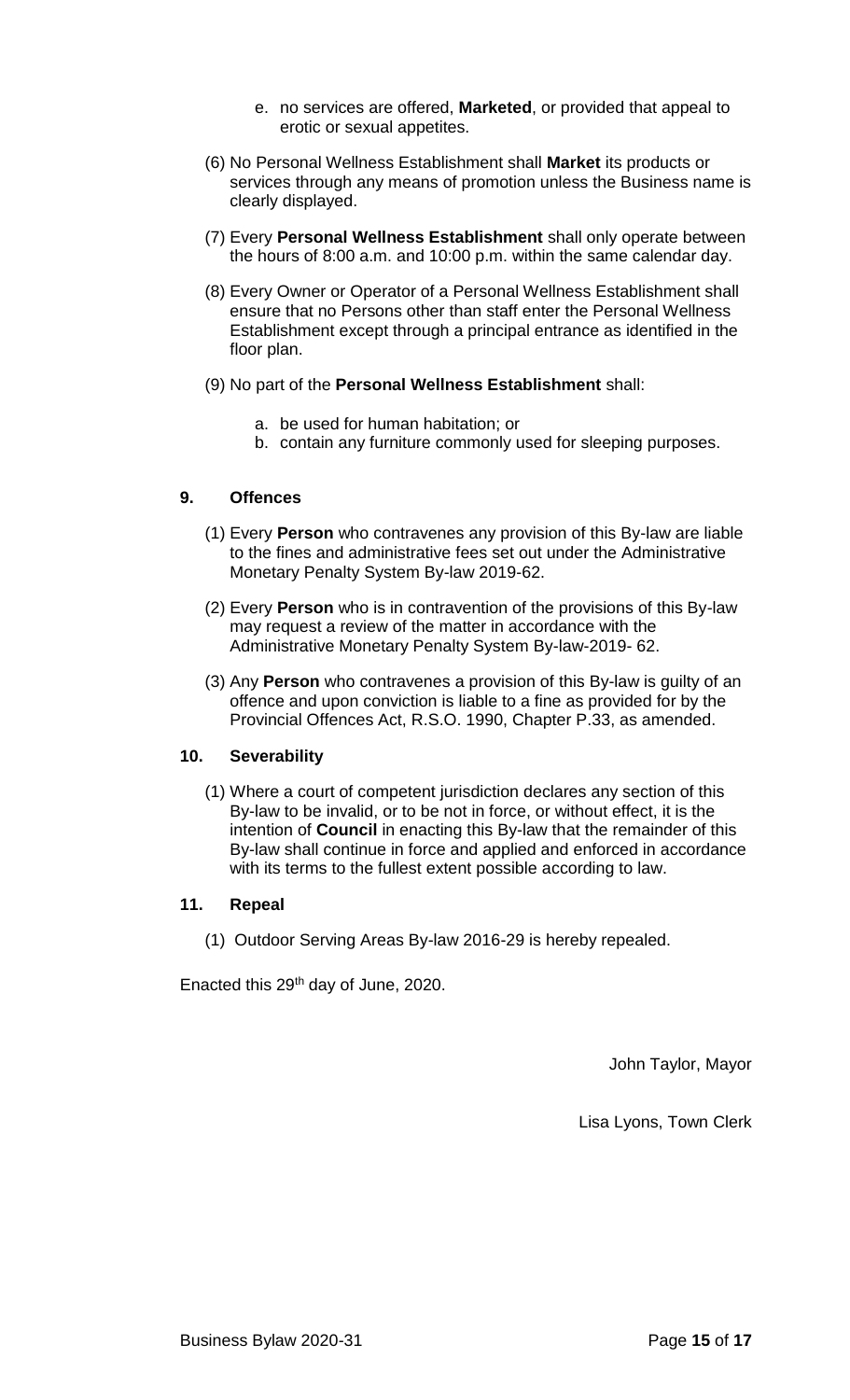# **Schedule A Demerit Point System for Short Term Rentals**

A Demerit Point System is hereby established to enforce this By-law, any other Town by-law, or Provincial Act or Regulation including, but not limited to, administrative penalties as set out in the Town's Administrative Monetary Penalty System By-law 2019-62, as amended, the Building Code Act, the Fire Protection and Prevention Act, and the Provincial Offences Act.

- (1) The number of demerit points referenced in Column 3 of Table 1 of this Schedule will be applied against a Short Term Rental business premises and licence in respect of the matter noted in Column 1 under the following conditions:
	- a. fifteen (15) days from the date of issue for an administrative penalty issued under the Town's AMPS By-law;
	- b. upon the issuance of a Part 1 or Part III ticket under the Provincial Offences Act; or
	- c. upon conviction in the Ontario Court of Justice;
	- d. the confirmation of an order; or
	- e. the confirmation of any contravention documented by Central York Fire Services.
- (2) A Short Term Rental shall be awarded fifteen (15) demerit points upon the approval of their initial business licence.
- (3) Contraventions to the business premises as identified within Table 1 of this Schedule will result in a loss of demerit points. Demerit points shall remain in place for a duration of one (1) year from the date on which the demerit points were assessed.
- (4) Upon the loss of fifteen (15) or more demerit points to any Short Term Rental Licence, the Manager shall suspend, revoke, or impose additional conditions on a Short Term Rental Licence. The Owner or Operator may dispute any actions taken by the Manager by making a request, in writing, to appear before the Appeals Committee for the Town.

#### **Hearing with the Appeals Committee**

- (5) Notice shall be delivered by e-mail or regular mail to the address provided for the Owner or Operator of the Short Term Rental or Bed and Breakfast business, as identified on the application forms provided for a business licence.
- (6) Notice shall be provided a minimum of two (2) weeks in advance of the Hearing with the Appeals Committee date.